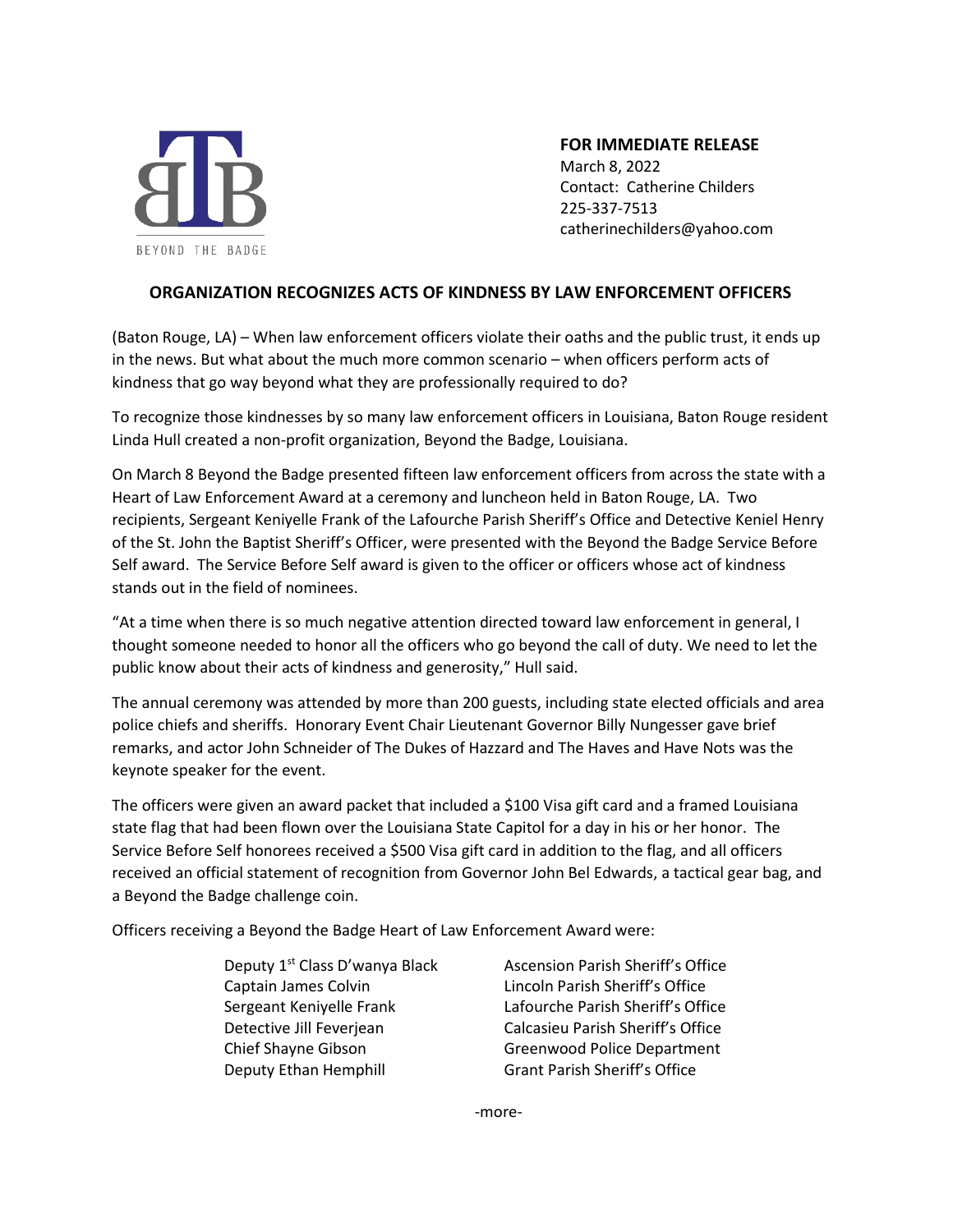#### **ORGANIZATION RECOGNIZES ACTS OF KINDNESS**

**Page 2**

Sergeant Matt Henderson Lincoln Parish Sheriff's Office Detective Keniel Henry St. John the Baptist Parish Sheriff's Office Deputy Joanie Huffman Lincoln Parish Sheriff's Office Trooper William Huggins Louisiana State Police, Troop L Deputy Breann Lovett Livingston Parish Sheriff's Office Deputy Kenneth Tramble Ouachita Parish Sheriff's Office Deputy Alex Troxclair **Ascension Parish Sheriff's Office** Corporal Joseph Valencia **Baton Rouge Police Department** Corporal Alex Zaunbrecher Calcasieu Parish Sheriff's Office

Beyond the Badge was incorporated in April of 2016 and is operated entirely by citizen volunteers and funded by corporate and private donations. "We have no paid staff and no office space, so every penny donated to Beyond the Badge goes directly into the project," Hull said.

Nominations of officers for Beyond the Badge's Heart of Law Enforcement award can be made throughout the year. Members of the general public or law enforcement agencies can submit nominations online at [www.beyondthebadgelouisiana.org.](http://www.beyondthebadgelouisiana.org/) Nominations are accepted until Jan. 31 for acts performed during the previous calendar year. Each year, Beyond the Badge will select law enforcement officers who have been nominated for acts of kindnesses during the prior year to receive a Heart of Law Enforcement Award during a special ceremony and luncheon honoring the recipients.

###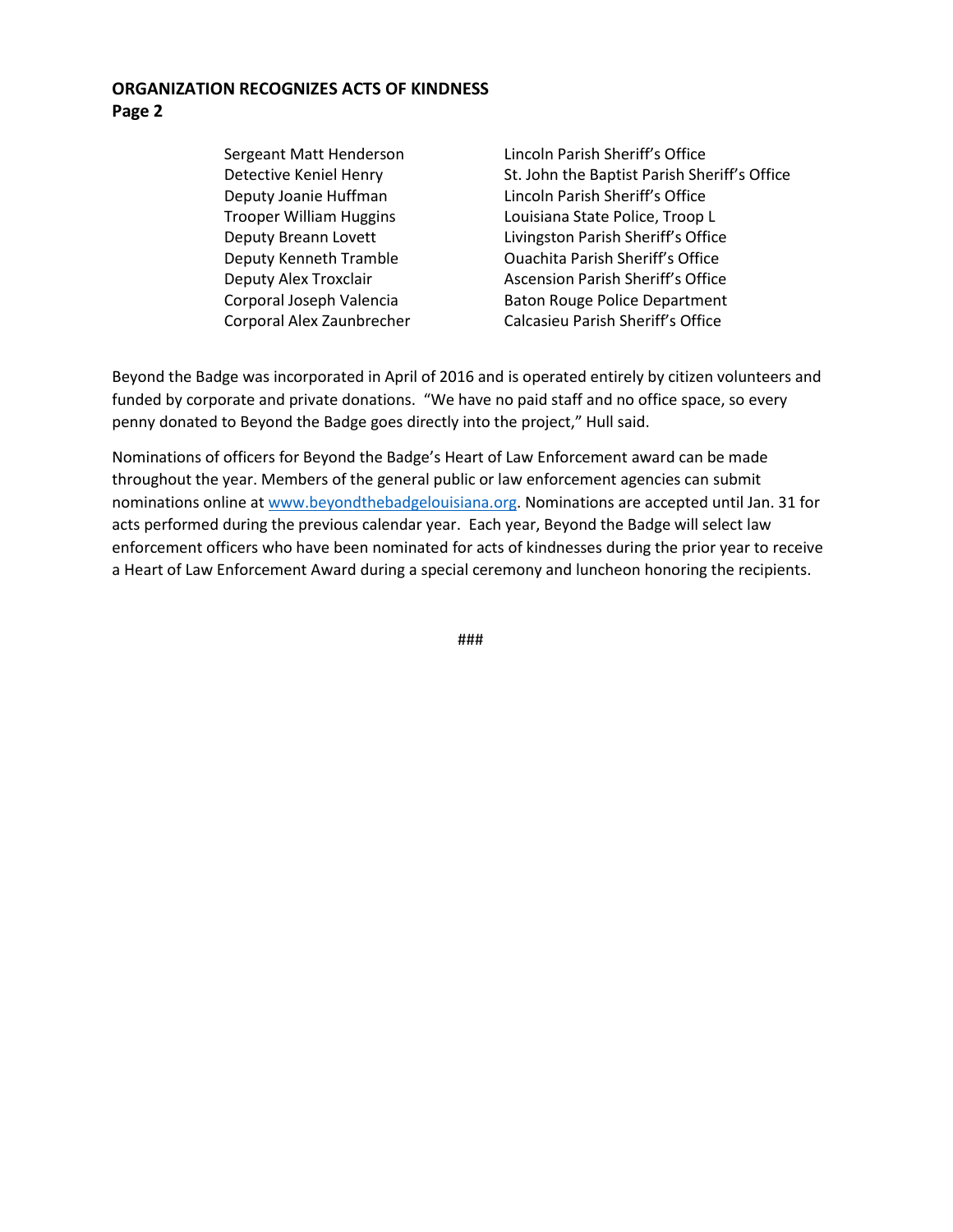## **2022 HEART OF LAW ENFORCEMENT AWARD RECIPIENTS**

#### **DFC D'WANYA BLACK and DEPUTY ALEX TROXCLAIR ASCENSION PARISH SHERIFF'S OFFICE**

It was just a few days before Christmas 2021 when Deputy First Class D'wanya Black and Deputy Alex Troxclair responded to the Quality Inn located on Hwy 70 in Donaldsonville, in reference to a stranded 19-year-old female. Upon speaking with the young woman, the deputies found out that she had little money and belongings and was just trying to get home. The young woman was from California and needed some time to get in touch with family and friends so they could help her make arrangements to travel home, but she had nowhere to stay in the meantime. Deputy Troxclair and Deputy First Class Black demonstrated genuine Christmas spirit by reaching into their own pockets and offering to pay for two nights of lodging at the hotel so the young woman would have somewhere safe and warm to stay.

We are told that this type of action is typical of Deputy Black, who is always charitable in his day to day interactions with the public. When asked about Deputy Troxclair, his colleagues responded that he has only been with the Ascension Parish Sheriff's Office for a short time, but he has quickly adopted their love for community service.

#### **CAPTAIN JAMES COLVIN, SERGEANT MATT HENDERSON, and DEPUTY JOANIE HUFFMAN LINCOLN PARISH SHERIFF'S OFFICE**

In early November 2021, the Lincoln Parish Sheriff's Office was contacted by a parish resident who homeschools her two girls. She stated that the girls loved public servants and wanted to write letters to the deputies as pen pals. Major Hunt with the Criminal Division provided the office's contact information. A week later, a large envelope with drawings and thank you notes arrived courtesy of the sweet girls. Major Hunt wrote a letter back to the girls and mailed it. As word spread around the office about the drawings and letters, the deputies decided to bring a turkey (from the Turkey Not Tickets giveaway) and DARE prizes to the family.

As part of their new friendship, the same mom reached out in December to ask how many deputies were employed with the Lincoln Parish Sheriff's Office. Her daughters wanted to make a little Christmas gift for each deputy. A few days later, the mom sent a photo of her daughters making paracord survival bracelets for them.

A couple of days before Christmas, mom called again to say the bracelets would not be ready by the holiday, but assured Major Hunt that the girls were still working hard on them. She went on to explain that her sister, nieces, and nephews had a tragic event on Christmas Eve where another family member went on a drug binge and stole all the kids' Christmas gifts. The sister and her kids were now staying with them in Lincoln Parish. The thing mom was most disappointed in was the misperception that her nephews had that "Santa didn't love them." Because of the whole unfortunate incident, the girls had not been able to finish the bracelets.

Upon hearing the news of the unfortunate incident effecting the aunt and cousins of their new pen pals, Captain James Colvin, Sergeant Matt Henderson, and Administrator of Criminal and Victim Services Deputy Joanie Huffman banded together on a mission to ensure that the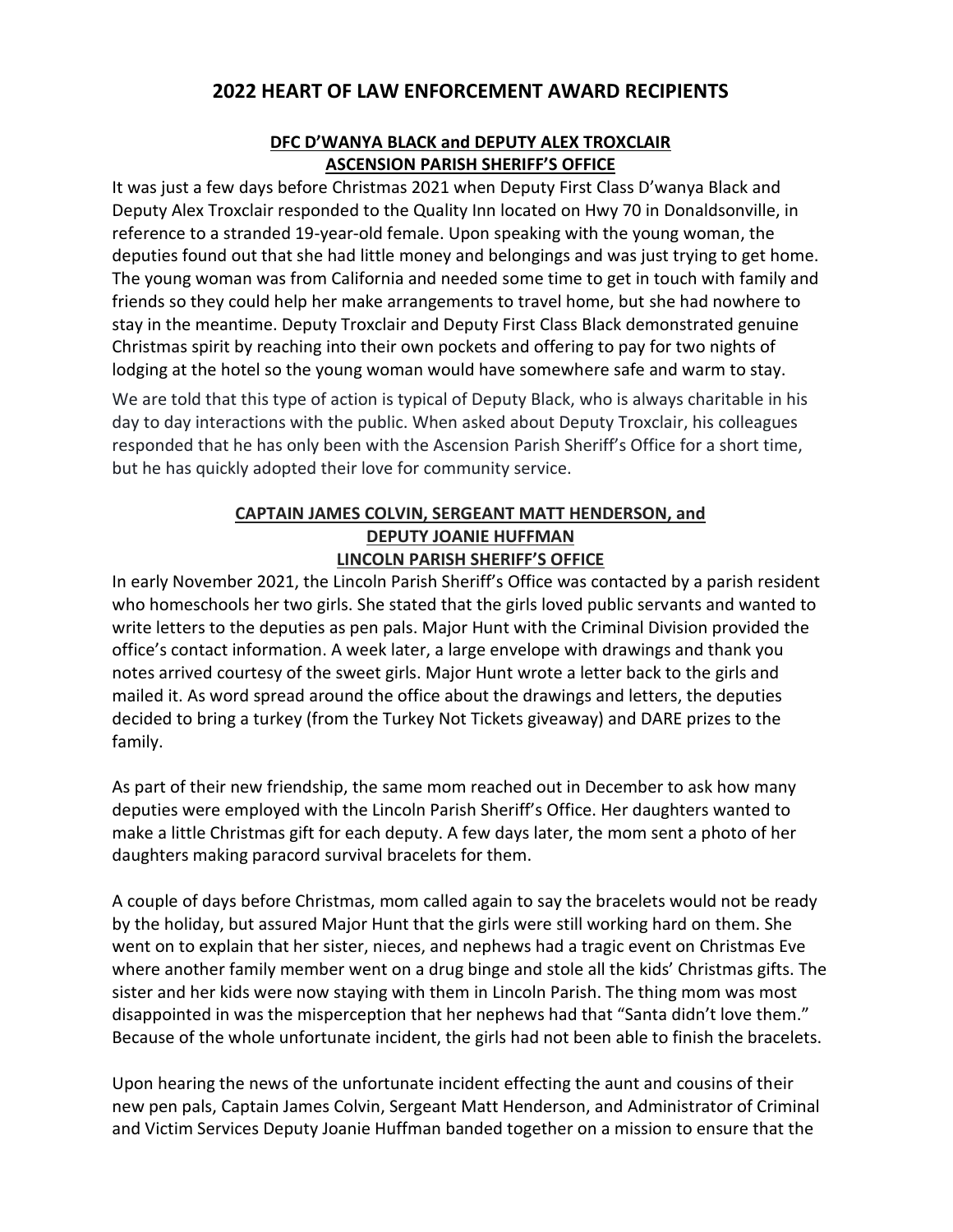everyone's Christmas spirit was revived. The group solicited their colleagues for contributions and then headed to the local Walmart to shop for the children. They purchased remote control trucks, matchbox car sets, teddy bears, block sets, and board games for the kids and parents using the contributions from the entire office. They also purchased a gift card for mom to buy new clothes for the kids.

Later that day, Colvin, Henderson, and Huffman delivered the gifts to the family. This act of kindness not only restored the Christmas spirit of the effected family and young kids, it also gave all of them a special bond with law enforcement. One of the kids who received gifts danced around talking about how cops are the good guys and his new friends.

#### **DETECTIVE JILL FEVERJEAN CALCASIEU PARISH SHERIFF'S OFFICE**

On May 17, 2021, Lake Charles and other communities in Calcasieu Parish were caught off guard as an historic 16-18 inches of rain fell over a six-hour period, causing an unprecedented flash flood.

During this time, deputies from the Calcasieu Parish Sheriff's Office were deployed to do what they do best, respond to emergencies. One place where deputies were sent was a local church which had quickly mobilized to serve as a makeshift shelter. In addition to providing crowd control functions, deputies were taking in reports of stranded motorists and residents from those who were able to get to the shelter. While speaking with residents and observing the surroundings, Detective Jill Feverjean noticed a despondent woman with no shoes. What really caught Detective Feverjean's attention, however, was the infant on an oxygen tank who was clinging to the shoeless woman.

Detective Feverjean immediately approached the woman and child to inquire whether medical attention was needed. The woman responded that the child was good for the time being. Then, the woman relayed her story that she had quickly fled the rising flood waters with only minimal supplies for herself and her child. The despair in the woman's eyes and the compromised health of the young child spurred Detective Feverjean into action. Knowing that all the community resources she would usually call were busy responding to the flood, Feverjean went to the store and used her personal funds to buy shoes, diapers, and formula for the woman and child.

Detective Feverjean went above and beyond what is required of her and displayed a genuine act of kindness for those who were most vulnerable.

#### **CHIEF SHAYNE GIBSON GREENWOOD POLICE DEPARTMENT**

While on patrol, a Greenwood police officer located a 1967 Chevy Pickup with an ATV in the truck's bed. After running the truck VIN, it came back as stolen from the town of Tool, Texas. A few days later, Chief Shayne Gibson received word that the ATV was also stolen from a different owner in Tool. Then, Chief Gibson got the news that the ATVs owner included a 4 year-old named Jojo who is battling cancer. He was told that riding in the ATV with her grandparents is one of the few real joys Jojo has so you can imagine how excited Chief Gibson and his officers were to have retrieved the ATV.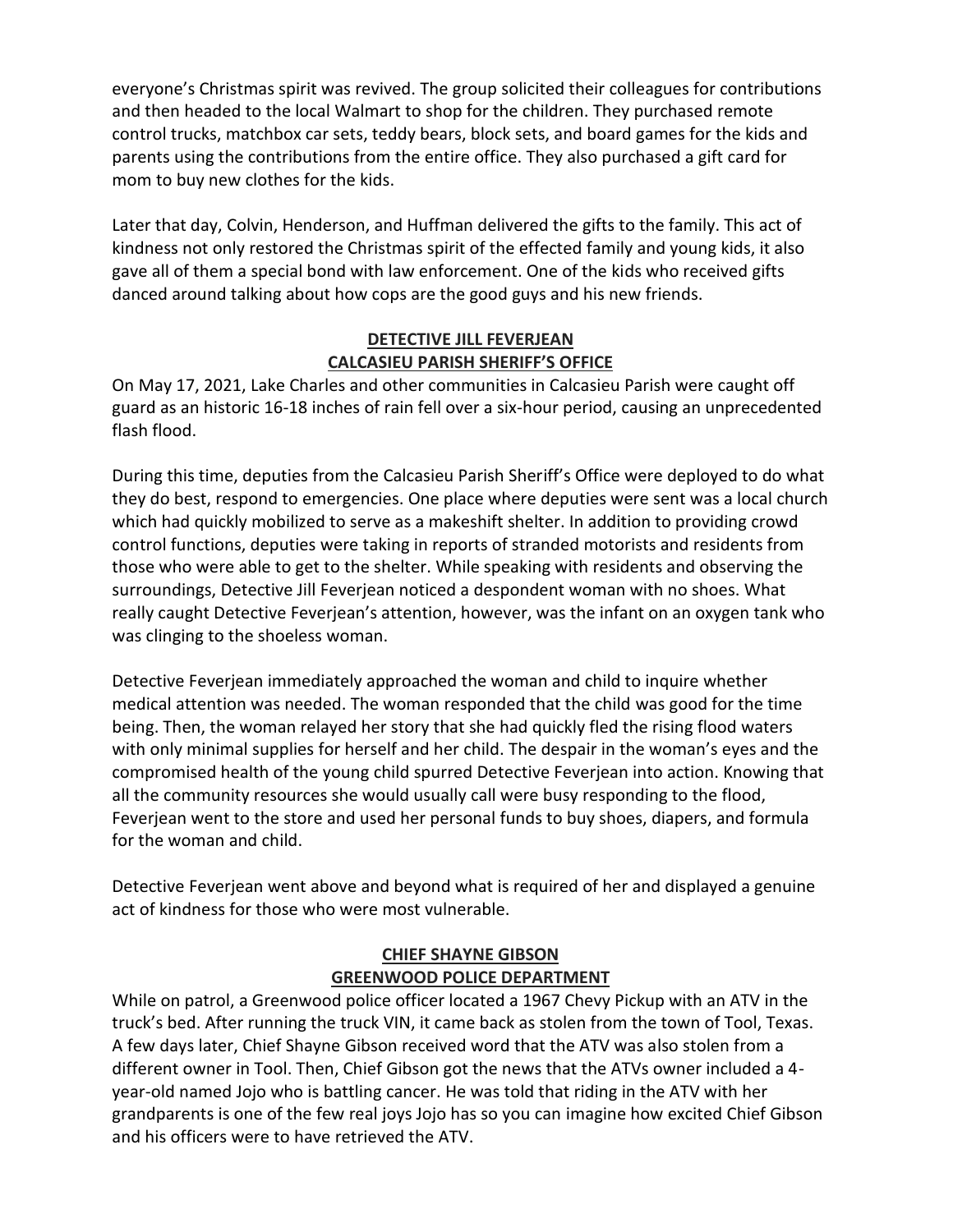During the investigation, the truck and ATV were stored at Rials' Towing near Greenwood. After a month or so had passed, Chief Gibson noticed that the ATV was still at Rials. He called the Chief in Tool to inquire as to the status of the family coming to pick up the vehicle. Chief Rossman told Gibson that the family really wanted the ATV back, but had no way of retrieving it. That's when Chief Gibson sprang into action. He got on the phone with the owner of Rials' Towing to explain the situation. The owner offered to waive the storage fee. Next, Chief Gibson called around to find a repair shop because the owner at Rials' explained that the ATV had been damaged by the thieves. Two days later, the ATV was fixed and running again. At that point, Gibson made a few more calls to locate a trailer to borrow. He called Chief Rossman in Tool again to let him know he would personally be returning the ATV to little Jojo.

On a lovely Saturday morning in October 2021, Chief Gibson and crew hooked his pickup up to a trailer, loaded the ATV, and headed west to Tool. Upon arriving in Tool, Gibson and crew met up with Chief Rossman and Tool PD staff. Chief Rossman had organized a parade of fire trucks, ambulances, police units, crash trucks, and many civilian vehicles. The parade proceeded to Jojo's grandparents' house where they were able to meet Jojo and off-load the ATV. A witness of the event said that Chief Gibson not only returned the vehicle, he returned a beaming smile and a ton of happiness to a sick little girl.

#### **DEPUTY ETHAN HEMPHILL GRANT PARISH SHERIFF'S OFFICE**

Deputy Ethan Hemphill was dispatched to investigate a report of a suspicious person loitering near several businesses. When Deputy Hemphill located the person and began his interview, he quickly realized that the man meant no harm to anyone. He was simply down on his luck and was trying to get to friends in north Louisiana. Deputy Hemphill attempted numerous contacts to the man's friends and family, but no one was able to make the trip to pick up the man that night.

Now, Grant is a friendly and quaint community, but it does not have any shelters or 24-hour businesses so Deputy Hemphill had to get creative. He made some phone calls and was able to find the man a safe place to sleep for the night. However, Deputy Hemphill realized the man had no belongings so he took it upon himself to go to a local store to purchase blankets and toiletries for the man.

Deputy Hemphill put out all this effort without a second thought, and without any mention to his colleagues. A second deputy who responded to the call saw these actions, however, and reported them to his Sheriff. Grant Parish Sheriff Steven McCain personally submitted this nomination to honor Deputy Hemphill and the selfless acts that are done on a daily basis by law enforcement professionals.

#### **TROOPER WILLIAM HUGGINS LOUISIANA STATE POLICE TROOP L**

Picture it…It's the summertime and the Pettitt family is taking a road trip to Biloxi, MS for some sun and fun. The family stops at the Target in Hammond to take a break and grab some last-minute supplies. Afterwards, they load up their bounty and drive off to the Gulf Coast. Once they get to Biloxi and are inching along in stop and go traffic, they hear a knocking noise coming from the back of the suburban. Indeed, this is the beginning of a horror story.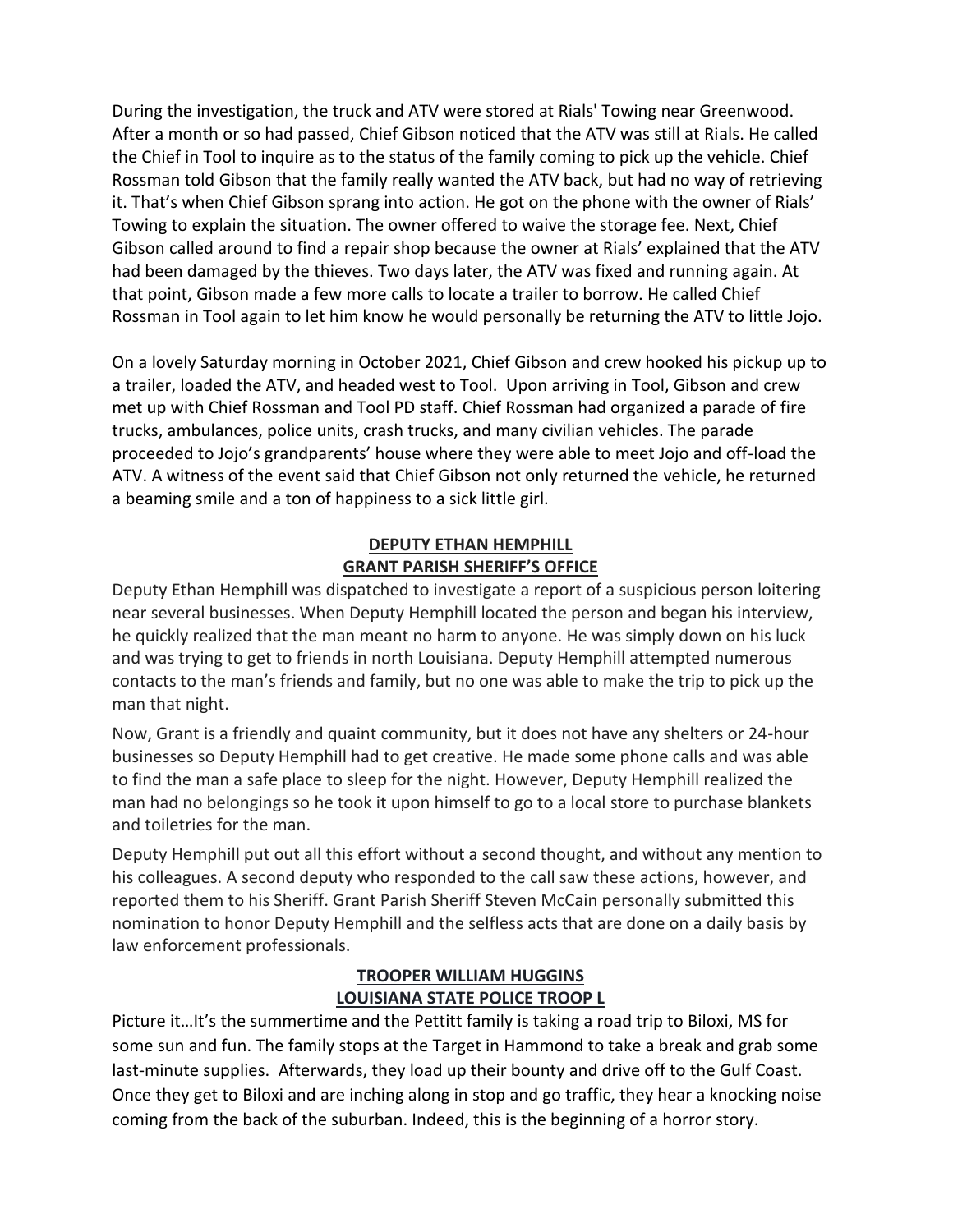As the Pettitt parents pulled over to check out the noise, they realized the back hatch had not properly secured shut and they had never been notified by the computerized sensors in the car. Thus, the hatch had bounced open and closed and some belongings had fallen out of the vehicle. After a quick inventory, mom realized that the loss was minimal, except for the boys' green under armour backpack with ALL of their 12" power rangers and action figures. Not knowing what else to do, Mom reached out to the Louisiana State Police Troop L to ask if they'd be willing to keep an ear open for a report of the bag. After a couple of days, Trooper Williams Huggins called mom back to say that they had not received any reports of the bag and no patrols had spotted it. Trooper Huggins and the crew at Troop L would not let the Pettitt boys down, however. Trooper Huggins asked the Pettitt parents to meet him and other Troopers at the same Target on their way back through Hammond. So, on June 19, the Pettitt family met Trooper Huggins and his family who gifted the boys with new action figures, Louisiana police bears, and Louisiana police t-shirts. Huggins and the Troop L folks even had a new toy for baby Pettitt. The boys were thrilled to have new action figures and mom and dad were so grateful to State Police for having some wonderful men and women serving Louisiana's communities.

#### **DEPUTY BREANN LOVETT LIVINGSTON PARISH SHERIFF'S OFFICE**

It was extremely difficult for the Lieutenant who nominated Deputy Breann Lovett to pick just one act of kindness, so he provided two. The first act involved a longtime employee of Livingston Parish government, beloved dispatcher Laura James. James passed away in September 2021 after a month-long battle with COVID-19. Deputy Lovett found out that the cemetery where James was going to be laid to rest was in disrepair due to the impact of Hurricane Ida earlier last year. Deputy Lovett found this unacceptable so she sent a call out to anyone who could help and organized a clean-up crew to put the cemetery back in order. "The deputies that showed up have been working seven days a week on twelve-hour shifts, but still gave up time with their families and much needed rest to make sure her final resting place would be as beautiful as Laura." Deputy Lovett also organized a memorial service for James so Sheriff's office employees could celebrate her life.

The second story involved a family of five which included three girls ages 8, 11, and 15. The family lost everything in a house fire right around Christmas time in 2021. Deputy Lovett heard about their situation and tried to get the parents to sign up for the Christmas Crusade hosted by the Livingston Parish Sheriff's Office. The Christmas Crusade helps children in need during the holidays. However, the mom didn't want to take away from other need families. Deputy Lovett was touched by the spirit of the parents, but still wanted to do something for them.

At that point, she sent out a message to the sheriff's office staff to gather donations for the family. Her outreach garnered an overwhelming response of money and clothing donations. The family was speechless at the generosity of their fellow Livingston Parish residents, many of whom they did not know.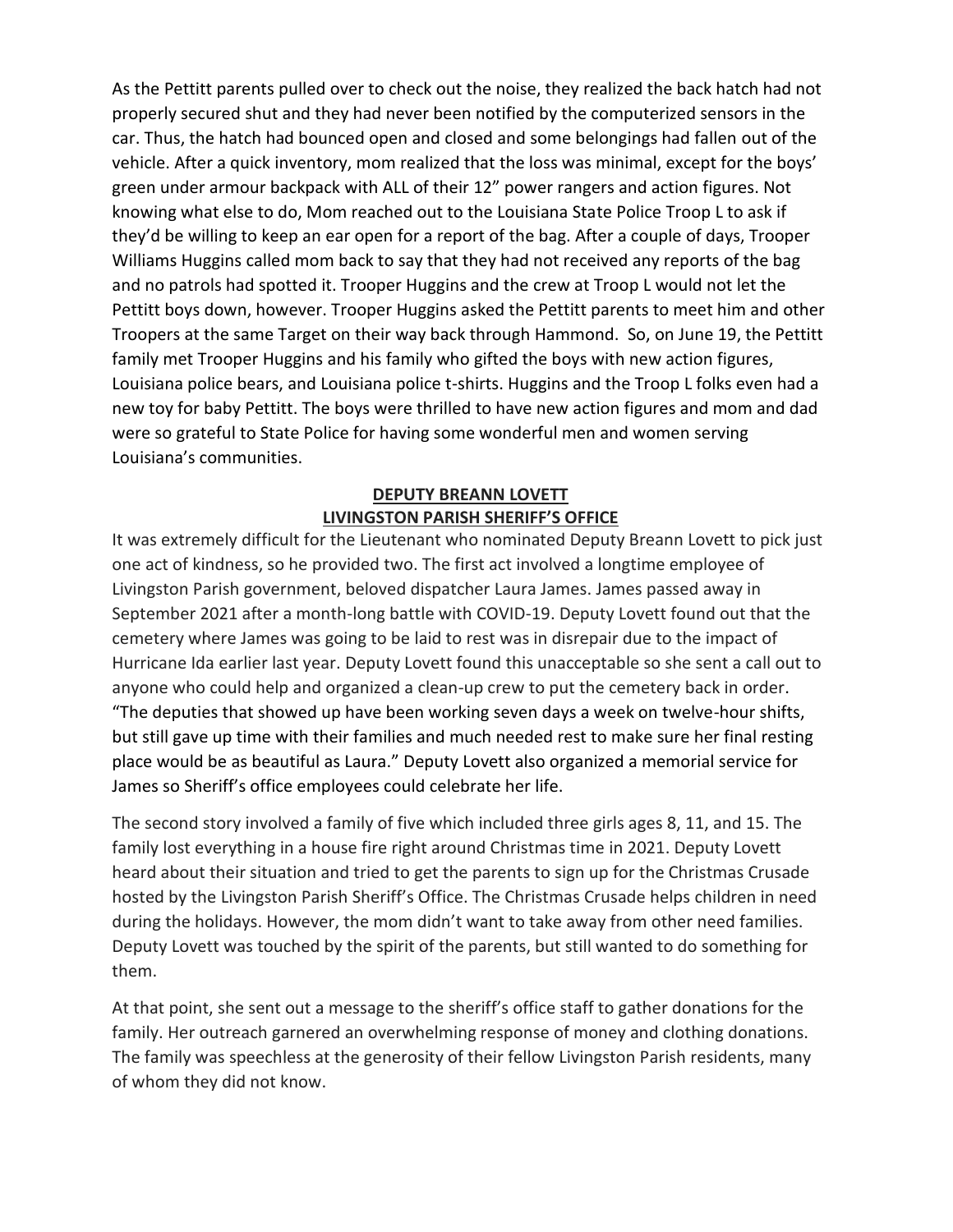According to her nominator, Deputy Lovett is not only a person with a servant's heart, but she reminds many of us at the office to not forget why we entered this profession to begin with…to truly serve and protect the members of our community.

#### **DEPUTY KENNETH TRAMBLE OUACHITA PARISH SHERIFF'S OFFICE**

Many Sheriff's offices have impactful outreach programs such as Deputies Making a Change, or DMAC for short, which is a youth mentoring program that addresses the incarceration rate among 9-13 year olds and is run out of the Ouachita Parish Sheriff's Office. However, not every youth mentoring program has a Deputy Kenneth Tramble who is a star of DMAC. Deputy Tramble's own personal story has given him the heart to reach young men who are less fortunate because he recognizes that it takes a village to raise children right.

The mom of one of those young men, Ms. Allen, told the story of her son, Christopher, and his very special relationship with Deputy Tramble. Christopher is now 17, but first met Tramble when he was 11 years old. Christopher was experiencing some discipline problems at school and then his father walked out on him. Understandably, Christopher was reluctant to build a relationship with anyone, particularly an adult male who may walk out on him again. But, Deputy Tramble proved Christopher wrong time after time. Since first meeting him, Tramble took an interest in Christopher and became deeply involved in his life by being there for every event…we are talking every awards ceremony, parent/teacher conference, and milestone. With the guidance of Deputy Tramble and love from the entire Tramble family, Christopher has become an honor student, member of the band, National Beta Club member, JROTC cadet, and has been accepted to seven universities. His demeanor is well-mannered, respectful of the law, proud, and confident. In January of this year, Deputy Tramble was present for Christopher's induction into the National Honors Society. He pulled Christopher aside and told him how proud he was and that, while he had not fathered him, he was his Father and he had a family in the Trambles.

Deputy Tramble's colleagues report that he contributes countless community service hours to DMAC and other causes. There are times when students have attended DMAC classes not fully dressed in accordance with school guidelines. Deputy Tramble has used his own money to purchase socks, shoes, and school supplies to help these youths. He regularly stays after school to help with homework. He has even organized toy drives for less fortunate youth to ensure they get presents.

#### **CORPORAL JOSEPH VALENCIA BATON ROUGE POLICE DEPARTMENT**

It was October and the height of football season. At four-years old, Maddox was a life-long LSU Tigers fan. But unfortunately, due to a life-threatening heart defect, his family didn't know how much longer he would be around to cheer on his beloved Tigers. That's when MMR Group and the Baton Rouge Police Department stepped in.

With the help of many folks with deep roots in Tiger Town and a desire to help others, Maddox and his family were gifted with suite tickets and a parking pass so they could go to see the Tigers play in Death Valley. The day of the game turned into a real party with a police escort to campus by the Baton Rouge Police Department's motorcycle division. Upon arriving at the stadium, the BRPD officers, Maddox, and his family engaged in a little impromptu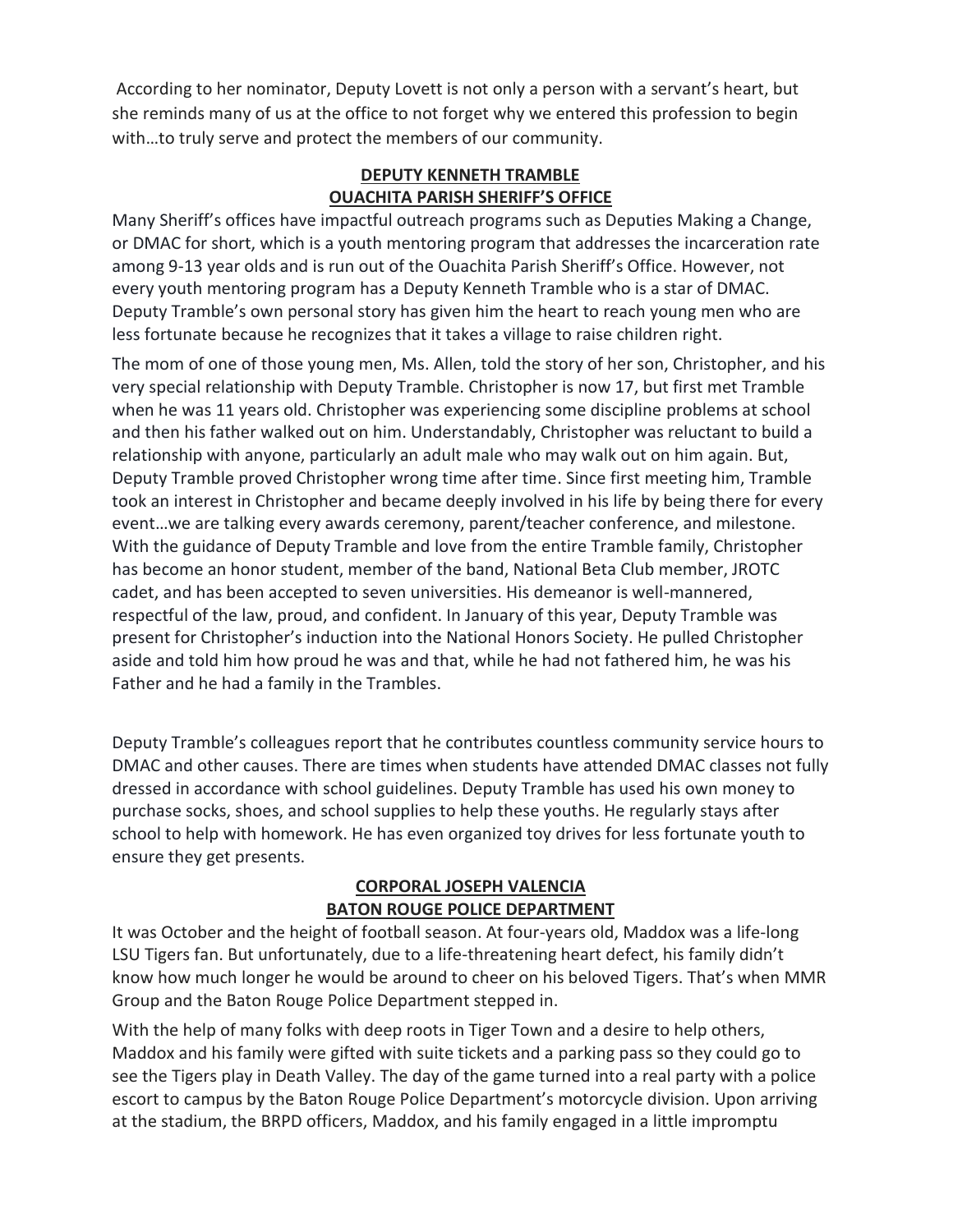tailgating. During that time, Maddox became particularly friendly with one BRPD officer, Corporal Joseph Valencia. Everyone could see that Corporal Valencia made a lasting impression on Maddox.

So much so that, shortly after, when Maddox's little heart gave out, his family reached out to Corporal Valencia with a special request. They asked him to serve as a pallbearer at Maddox's funeral. Corporal Valencia countered with an amazing offer. He felt like the final journey for Maddox should be one for the ages. So, he offered to escort him on his BRPD-issued motorcycle to his final resting place. The family agreed it would a wonderful way to honor Maddox and accepted Valencia's offer.

But the Corporal had an even bigger celebration of life planned. On the day of the funeral, as the family was saying their final good-byes, Corporal Joseph Valencia and 90 of his closest friends from the national police officers motorcycle association arrived at the church. These officers represented not just BRPD, but police departments all across the country. In addition, Valencia coordinated with Louisiana State Police and EMS to participate in the procession to the cemetery. The effort Corporal Valencia put into recruiting the officers and organizing the escort of little Maddox to his final resting place brought the family to tears. It was a memory that will carry forever.

## **CORPORAL ALEX ZAUNBRECHER**

#### **CALCASIEU PARISH SHERIFF'S OFFICE**

On January 20, 2021, Corporal Alex Zaunbrecher with the Calcasieu Parish Sheriff's Office was dispatched to a disturbance call. During the course of the investigation, it was revealed that one of the individuals present on scene was a victim of human trafficking. The adult victim had a small child with her which complicated matters. Both of them were apprehensive of law enforcement and the adult victim was less than cooperative with responding deputies trying to file their report. Corporal Zaunbrecher intervened and was able to calm down the victim and also encouraged her to participate in the investigation.

Subsequently, Corporal Zaunbrecher learned that the adult victim was heavily reliant on the male suspect from the disturbance call, mainly because she and her child were homeless. Corporal Zaunbrecher took it upon herself to secure a motel room for the mom and child, and also purchased food and clothing using her personal funds. Zaunbrecher also ensured the child had a few toys to occupy her time while at the hotel.

The next morning, while Corporal Zaunbrecher was off-duty, she was able to locate a family friendly homeless shelter for the adult victim and child. With no other means of transport, Zaunbrecher drove them across the state to the shelter and helped to get them settled in.

## **2022 SERVICE BEFORE SELF AWARD RECIPIENTS**

#### **SERGEANT KENIYELLE "NIKKI" FRANK LAFOURCHE PARISH SHERIFF'S OFFICE**

Sergeant Keniyelle "Nikki" Frank serves in the Community-Oriented Policing and Problem-Solving, or COPPS Section, of the Lafourche Parish Sheriff's Office. There, she is responsible for keeping communities safe and being a positive role model for the children that reside in her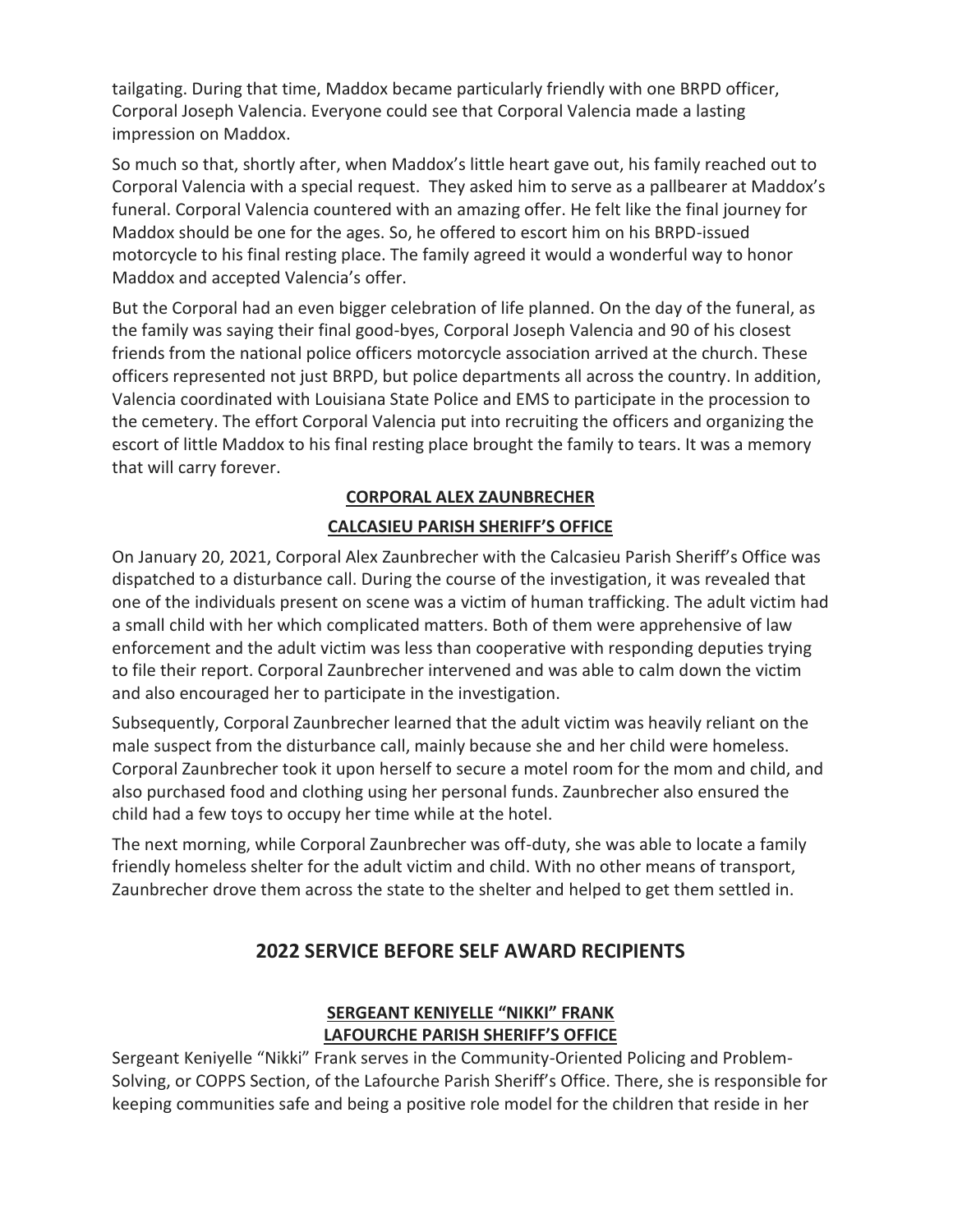area. Sergeant Frank sees herself as a deputy who can bridge the gap between community and law enforcement, and it's her lifelong dream to help others.

Specifically, Sergeant Frank was nominated because of her involvement in the Beyond the Bell program, and its fundraising organization, Friends of Beyond the Bell. She has bene a part of the program since its inception in January 2015. The program is based at the Reverend Lloyd Wallace Community Center in Raceland and services the children of the Alidore Community, a community that is poverty-stricken and considered a high-crime area. The program is intended to expand to serve all children throughout the parish in the coming years.

Referred to affectionately by the children as "Nanny Nikki," Sgt. Frank has been a huge part of the program's success over the years. The children are always excited when they see her LPSO car at the center. Not only does she provide them with a sense of security, but she also helps bridge the gap with unconditional love. She hosted her first community event at the center in 2015, a Father's Day event, and went above and beyond by purchasing food and supplies for the children to make cards for their fathers and father figures. She has also helped organize events such as "Cookies with Cops" on Valentine's Day, "Shop with a Cop" at Christmas, and "Backpack with Blue" where she coordinated donations for kids going back to school. There was even a picnic called "Crawfish with Cops" where she purchased extra crawfish when the event was going to be short.

In 2020, she helped to found Friends of Beyond the Bell to help bring in more resources and opportunities for the children in the Alidore community. She served as president of the board in 2020 and 2021, and still serves as president. This allowed donations to be funneled into the program appropriately and legally.

In 2021, she planned and coordinated the first fundraiser for the program and was able to provide an incredible summer program for the children thanks to those efforts. During a field trip, she even paid for lunch for a group of children out of her own pocket when the restaurant would not accept a check as payment.

While her involvement in the program has been valuable to her job and the COPPS Section, it is not a requirement. Furthermore, her leadership within the group and the giving of her extra time and donations are also purely out of the kindness of her heart. She is consistently surprising the children with snacks and goodies to make them feel special. Hope to break the cycle of hate and violence toward each other and law enforcement and help steer the kids on the right path to success.

Sergeant Frank has previously stated that being a survivor of a tragic childhood with several heartbreaking events has provided her with life experiences to help others cope with devastation. It is with intention and energy that she has provided a much-needed spark to the lives of the children of the Alidore community.

#### **DETECTIVE KENIEL HENRY ST. JOHN THE BAPTIST PARISH SHERIFF'S OFFICE**

Detective Keniel Henry of the St. John the Baptist Parish Sheriff's Office goes ALL out for his own birthday. No, he doesn't buy himself expensive presents or dine out on fancy cuisine.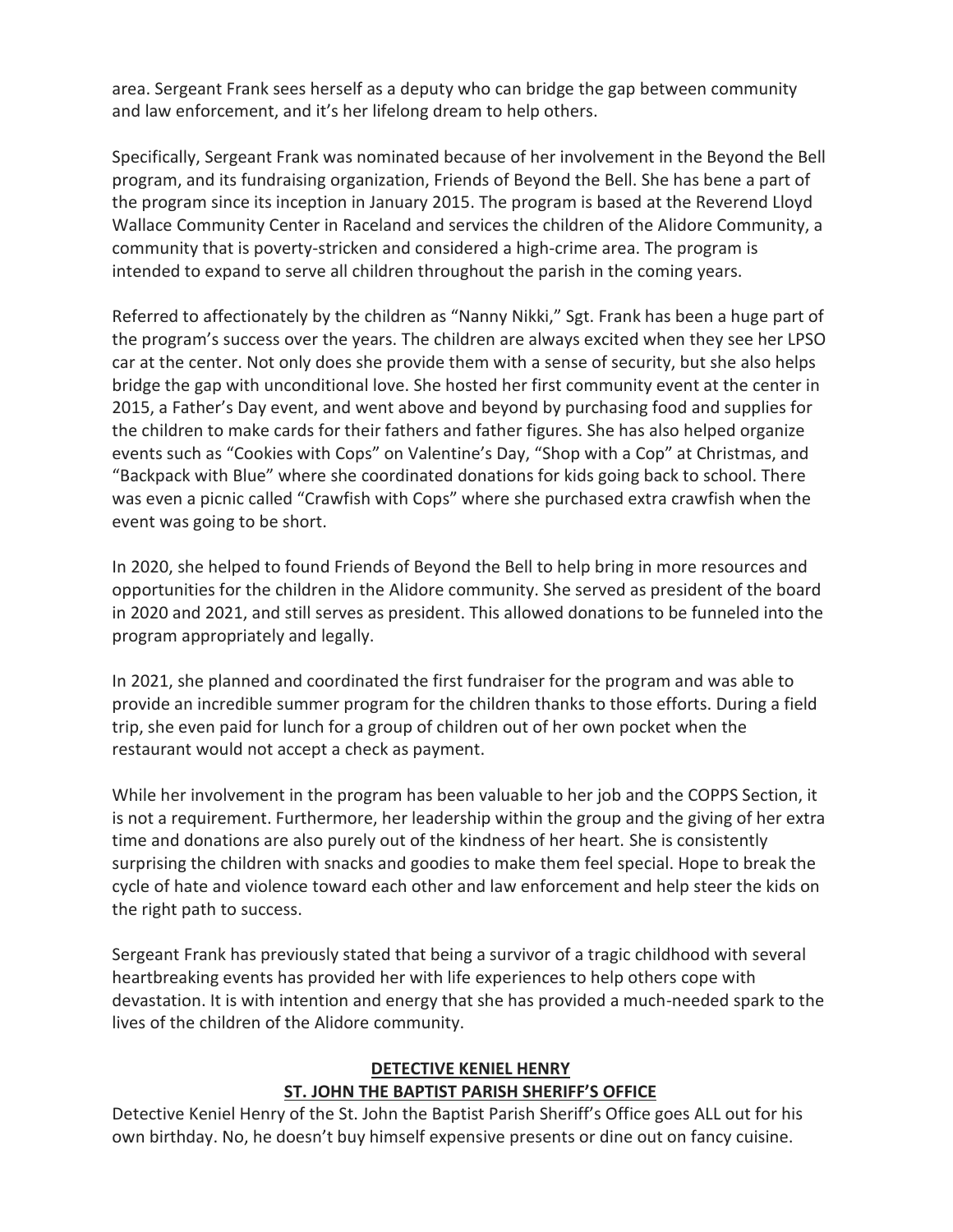Instead, Detective Henry throws himself a huge birthday party of sorts, but instead of receiving gifts, he's the one giving them. That's right! For the past eight years, Detective Henry has commemorated the day of his birth by spending it with family and strangers at a festive cookout.

As his birthday approaches, Keniel, his wife Sharanda, and his mom Joy Brown, begin making supply lists and planning for the cookout. The goal for Detective Henry and his crew: cook for and deliver the food to the homeless people staying under the Claiborne Ave/I-10 overpass in New Orleans. You see, Keniel feels deeply that he is blessed and so he is always looking for ways to bless others. He has been heard saying that there isn't anything he really wants or needs so giving to others has become his priority.

On Detective Henry's actual birthday, July 9, he and his family load up all the supplies he has purchased with his own money and organized during his free time and he ventures to Downtown New Orleans. Once there, the crew lays out a spread of hamburgers, hot dogs, ham and turkey sandwiches, chips, and red beans and rice. Detective Henry mingles with the individuals getting to know their stories and making sure their bellies are full of delicious food, at least for one day.

Keniel's department head, Sheriff Mike Tregre, was quoted as saying, "It is inspiring to the entire department to see Detective Henry perform this act of kindness and generosity year after year during which he gives of his time and resources to help others. He truly enjoys giving back to the community."

Not to be outdone by his summertime giving celebration, in January 2021, Detective Henry began a donation drive to gather blankets and warm clothes for the same community of homeless individuals. Keniel used his social media accounts and word-of-mouth to solicit for donations, even offering to pick up donations himself. He and a group of friends and colleagues personally delivered the donations to the homeless encampment.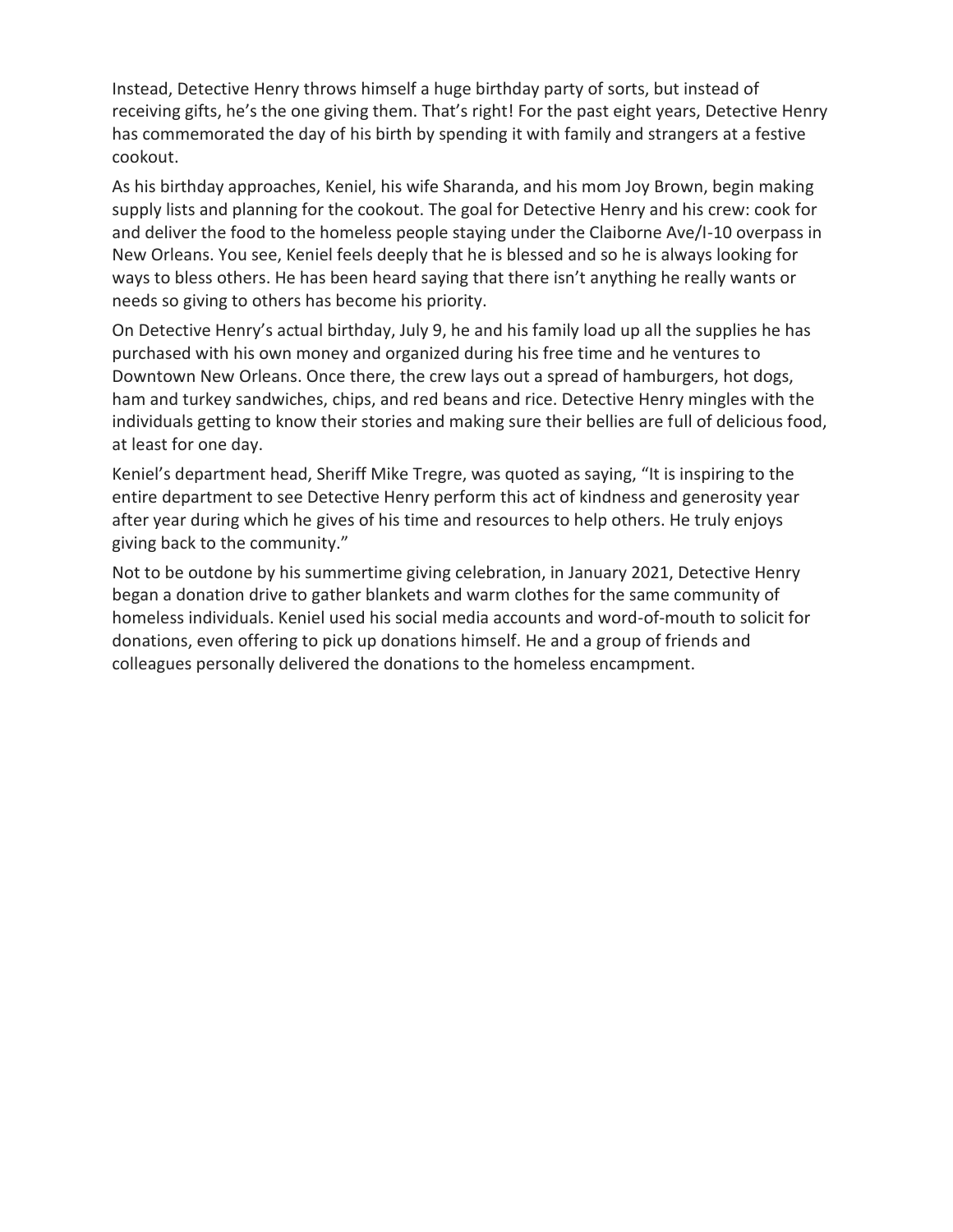

# **2021 Heart of Law Enforcement Awards Ceremony Event Sponsors**

## **Diamond Sponsors (\$3,000)**

Dudley DeBosier Injury Lawyers Smart Start of Louisiana

# **Gold Sponsors (\$1,000)**

Mercedes-Benz of Baton Rouge Louisiana Sheriffs' Association Lt. Governor William Nungesser The Baton Rouge Clinic The Renee and Leslie Hull Foundation